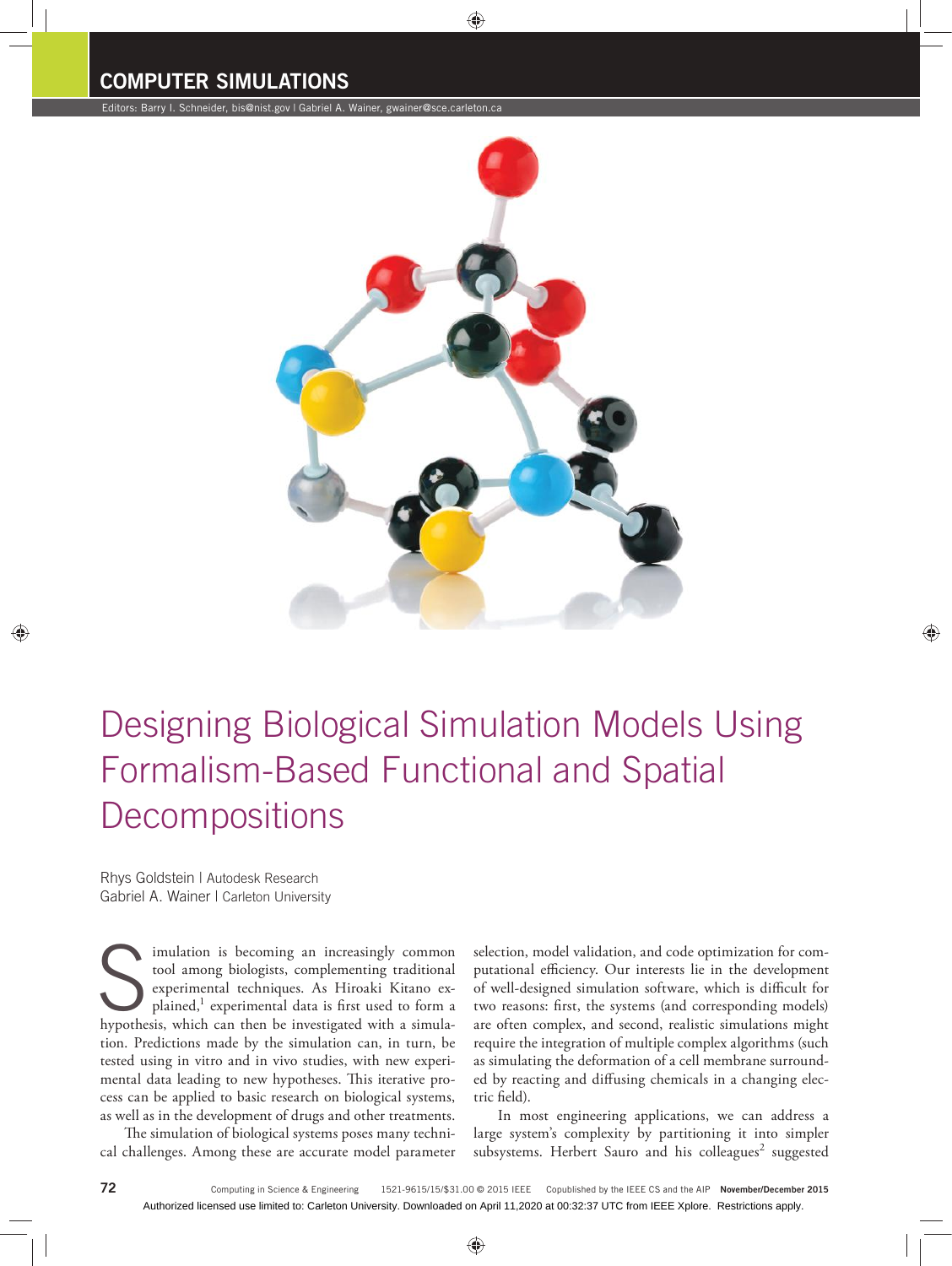that complex biological systems be conceptually modularized in an analogous manner, and they recommend that modeling formalisms be adopted to support this approach. The Discrete Event System Specification (DEVS) is one such formalism.<sup>3</sup> Using DEVS, a simulation program is partitioned into a simulator and a model—we can address the model's complexity by subdividing it into simpler submodels, and those submodels can in turn be subdivided in a hierarchical fashion.

Having selected a modeling formalism (DEVS) and a means of addressing complexity (hierarchical model design), an important question remains: How should the system of interest be decomposed? Here, we focus on three options: topological decomposition, functional decomposition, and spatial decomposition.

*Topological decomposition* tries to define separate submodels for separate biological entities and then link the submodels in a way that resembles realworld connections. This is the approach that Roland Ewald and colleagues adopted, $^4$  using separate DEVS submodels to represent a cell membrane, a cytoplasm, and a nucleus, connected in sequence. They identified a weakness of this approach: the difficulty of representing interactions involving three or more entities. We argue that drawbacks encountered using a particular formalism must be considered in the context of the chosen decomposition strategy. It isn't clear whether interactions among three or more entities are difficult to model using DEVS if the hierarchy isn't based on topology.

*Functional decomposition* involves the separation of different aspects of a real-world system. These aspects can be functions of biological systems (such as the transfer of information along a nerve cell in the form of an action potential) or physical processes (such as diffusion inside a cell membrane). Given a hierarchical model based on a functional decomposition, a submodel is unlikely to represent a single entity; rather, it might represent a single effect for a large number of entities.

*Spatial decomposition* partitions the space into discrete regions represented by model instances. Such decompositions typically take the form of a 2D grid or 3D rectangular lattice. This technique is supported by the Cell-DEVS formalism.<sup>5</sup>

In our research, which involves the self-assembly and deformation of biological structures in 3D, we find it useful to partition spatial regions as described above but only at lower levels in a DEVS model hierarchy. At upper levels, we define submodels for different simulation algorithms

representing aspects of the system. In other words, we adopt a function decomposition near the top of the hierarchy and spatial decomposition near the bottom. To demonstrate this approach, we present a hierarchical DEVS model of a presynaptic nerve terminal, the compartment in a nerve cell at which an action potential can excite an adjacent nerve cell.

#### Discrete Event System Specification

In the mid-1970s, with the conviction that a novel theory was needed for discrete event simulation, Bernard Zeigler invented DEVS, a general modeling formalism that's essentially a set of conventions for the formal description of a wide range of systems. A DEVS model is designed by defining certain mathematical sets and functions, collectively called an *atomic model*. Coupled models are composed of submodels that are themselves either atomic or coupled. The nesting of coupled models within coupled models is the mechanism by which DEVS supports hierarchical model design.

The formalism emphasizes the separation between simulators and models. A DEVS simulator is model-independent in the sense that it should carry out a simulation for any well-defined DEVS model, regardless of what the model represents.

Despite the popularity of the DEVS formalism and the widespread use of simulation in the study of biological systems, the application of DEVS to biological models is practiced by relatively few researchers. A group led by Adelinde Uhrmacher at the University of Rostock applied DEVS to various nonspatial models of biological systems. Ewald's team<sup>4</sup> compared DEVS to stochastic Petri nets, stochastic *π*-calculus, and StateCharts, using a DEVS model hierarchy designed by coupling submodels that represent various entities of a biological system: a cell's membrane, nucleus, and cytoplasm. The researchers simulated interactions between such entities by passing messages between the DEVS models. Because messages are passed independently of one another, the researchers claim that DEVS is unsuitable for modeling interactions that involve three or more entities. These claims might indicate considering alternatives to DEVS, but we explored alternatives to topological decomposition.

Numerous variants of DEVS have been developed. Cell-DEVS,<sup>5</sup> for instance, has been used to design cellular biological models, representing real-world systems as cell spaces in which each cell is defined as a DEVS model. This technique facilitates the specification of discrete-event cell spaces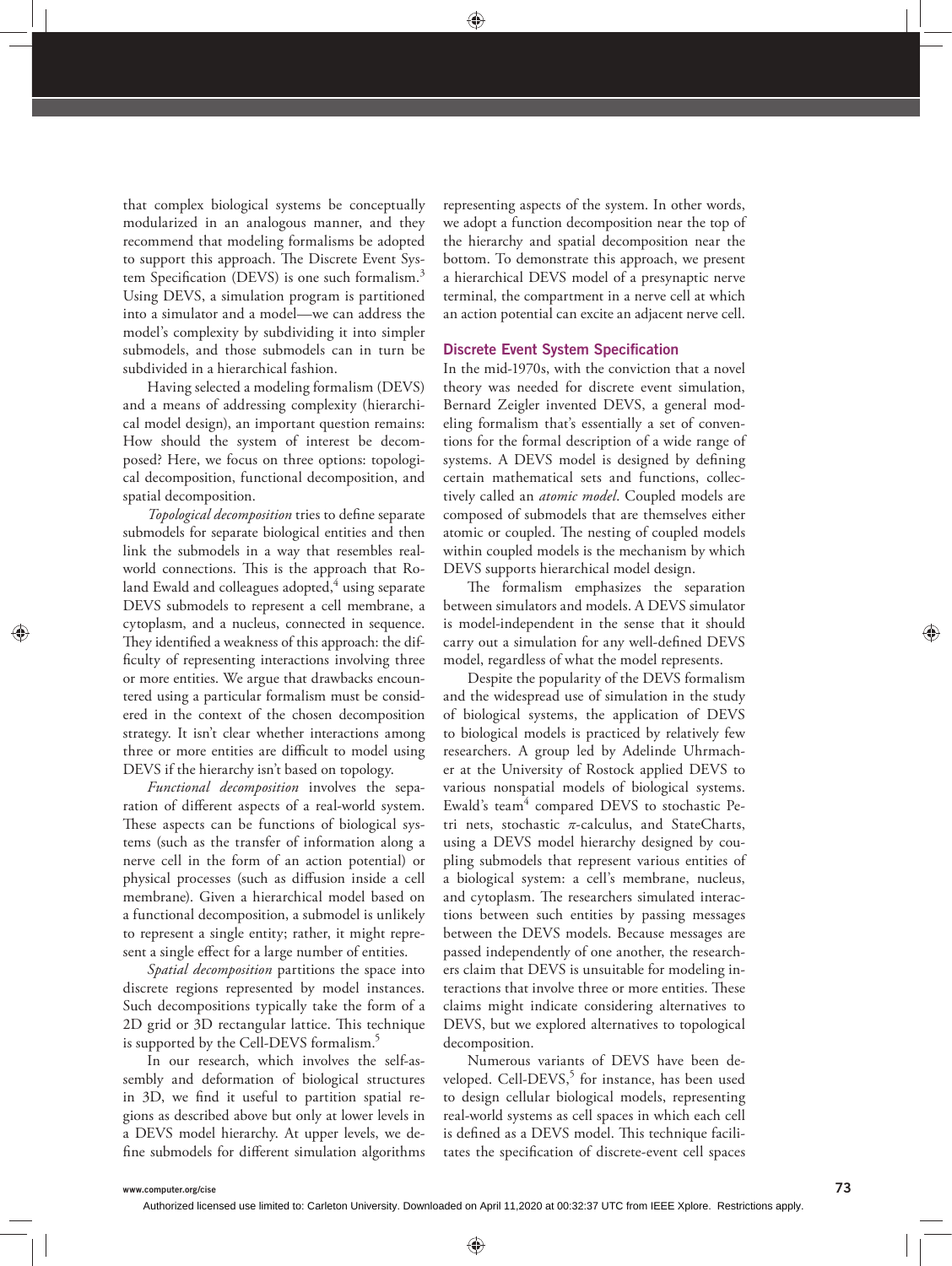

Figure 1. Illustration of a presynaptic nerve terminal (PNT). Inside a PNT are tens to hundreds of neurotransmitter-containing synaptic vesicles, some of which are docked to a region of the membrane called the active zone.



Figure 2. Results showing vesicles (blue) and synapsin (red) in their initial (left) and final (right) configurations. This rough approximation fails to capture the membrane enclosing a presynaptic compartment.

and improves their definition by making the timing specification more expressive. Cell-DEVS has also been used recently to implement computational fluid dynamics (CFD), $^6$  which has several applications in large-scale biological models.

# Presynaptic Nerve Terminal Models

To demonstrate our approach to hierarchical DEVS model design, we focus on the simulation of a compartment called the *presynaptic nerve terminal* (PNT), depicted in Figure 1. Numerous PNTs can be found on the ends of a single neuron. Inside a PNT are tens to hundreds of neurotransmitter-containing synaptic

vesicles, $\frac{7}{7}$  some of which are docked to a region of the membrane called the *active zone*. When an action potential arrives from the nerve cell's axon, certain docked vesicles can release their neurotransmitters outside the compartment, which could provoke another action potential in an adjacent nerve cell. When a docked vesicle releases its neurotransmitters in this fashion, it can undergo a process called *exocytosis*, in which it fuses with the nerve cell membrane. In addition, PNTs contain hundreds of protein called synapsin,<sup>8</sup> which bind with vesicles to form clusters. An action potential triggers chemical reactions that cause synapsins to lose their affinity for vesicles.

Experimental results $9$  suggest that synapsins help maintain several vesicles in the active zone's vicinity, which intuitively should increase the chance that a sequence of action potentials is transmitted from one neuron to the next. One rationale for modeling a PNT is to quantify the relationship between synapsin concentration and the availability of docked vesicles, which could aid in investigating this theory.<sup>10</sup> Population-based methods<sup>11</sup> that track concentrations of particles are inadequate for this purpose because they don't track the locations of individual particles.

# Discrete-Space PNT Models

An early effort to model vesicle clusters used Cell-DEVS to predict the number of vesicles released from the reserve pool as a function of time under the influence of action potentials at differing frequencies.12 The molecular interactions of synapsin and vesicles were modeled as they occur inside a nerve cell, with the model describing the behavior of synapsin movements until they reached a vesicle and bonded to it based on a given onrate. Once synapsins become bonded with vesicles, an offrate is used to model the breaking of bonds. Figure 2a shows a grid at the initial point, and Figure 2b shows how bonds were formed and how the corresponding cells change their values to represent the binding.

Although the cellular model in Figure 2 is simple to modify and describe, it's a very rough approximation that, among other limitations, fails to capture the membrane enclosing a presynaptic compartment. Therefore, we explored enhanced models based on cellular models,  $13$  as Figure 3 shows.

A submodel's state can represent a vesicle, a synapsin, an empty space inside the compartment, a part of the membrane, or a part of the active zone at the bottom of the membrane. The figure shows three snapshots: the left image shows clusters here, the first action potential arrived immediately,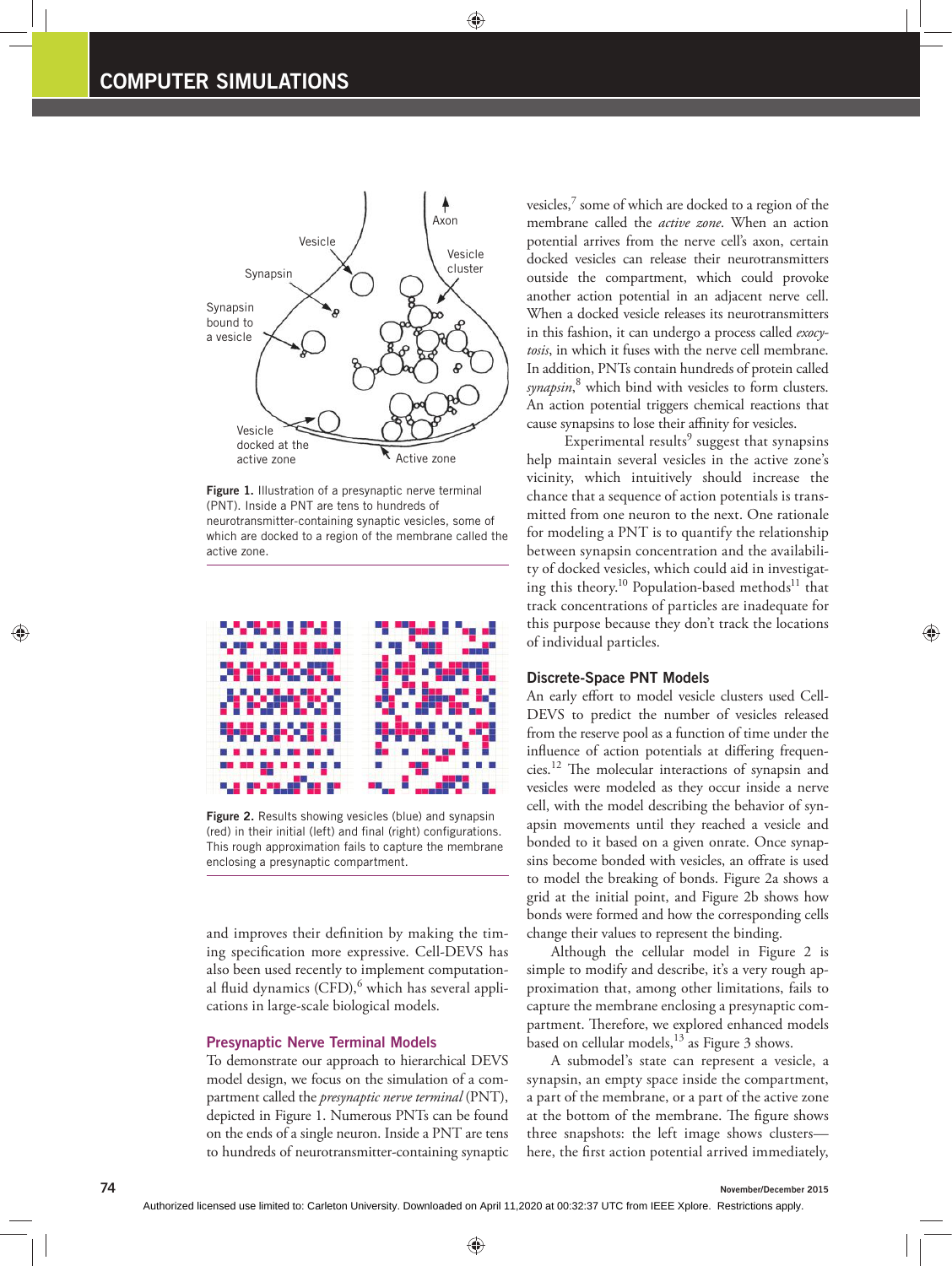

Figure 3. A cellular model of a PNT. Vesicles (black cells) form clusters with synapsin (light gray cells) inside a circular compartment. The left image shows clusters—here, the first action potential arrived immediately, after which the vesicles and synapsins in the large clusters dispersed (center image). The clusters later reformed (right image).

after which the vesicles and synapsins in the large clusters dispersed (center image). The clusters later reformed (right image).

These models use a hierarchical decomposition that partitions the space into rectangular cells and considers both how they're occupied (synapsin, vesicles) and their bindings, which influenced the continuous-space PNT models.

# Continuous-Space PNT Models

The difference between a discrete-space model and a continuous-space one is that, in the latter case, spatial coordinates aren't restricted to discrete points on a lattice. With a continuous-space PNT model, vesicles can be represented as spherical particles that can move in any direction. This approach adds complexity to the model but allows for more realistic simulations.

Our continuous-space algorithm, called the *tethered particle system* (TPS) was invented for the simulation of self-assembling deformable biological structures.<sup>14</sup> In TPS, numerous particles of different sizes are tracked as they move through space. As the simulation progresses, collisions between pairs of particles are continually detected. When a collision occurs, an impulse is calculated that alters the trajectories of the particles involved. The characteristic that differentiates TPS from similar impulse-based methods such as billiard simulations is the fact that certain pairs of particles can become tethered together. A collision between separating tethered particles can cause them to retract inward instead of rebounding outward.



Figure 4. Two types of collisions in tethered particle system (TPS) simulation: (a) blocking collision and (b) tethering collision. A blocking collision occurs when two approaching particles reach an inner limiting distance Δ*u*blocking, causing the particles to rebound outward. If two separating tethered particles reach an outer limiting distance Δu<sub>tethering</sub>, and if the particles remain tethered, then a tethering collision causes the particles to retract.

The distances between certain pairs of particles are thus constrained, and these constraints allow a variety of deformable structures to be represented. TPS provides a relatively simple way to allow deformable biological structures to assemble themselves from rigid particles representing proteins and other biological entities. We can also represent the Brownian motion exhibited by these small biological objects by applying random impulses, randomized changes in momentum applied at randomized times.

Figure 4 illustrates the two types of collisions in a TPS: blocking and tethering. A blocking

Authorized licensed use limited to: Carleton University. Downloaded on April 11,2020 at 00:32:37 UTC from IEEE Xplore. Restrictions apply.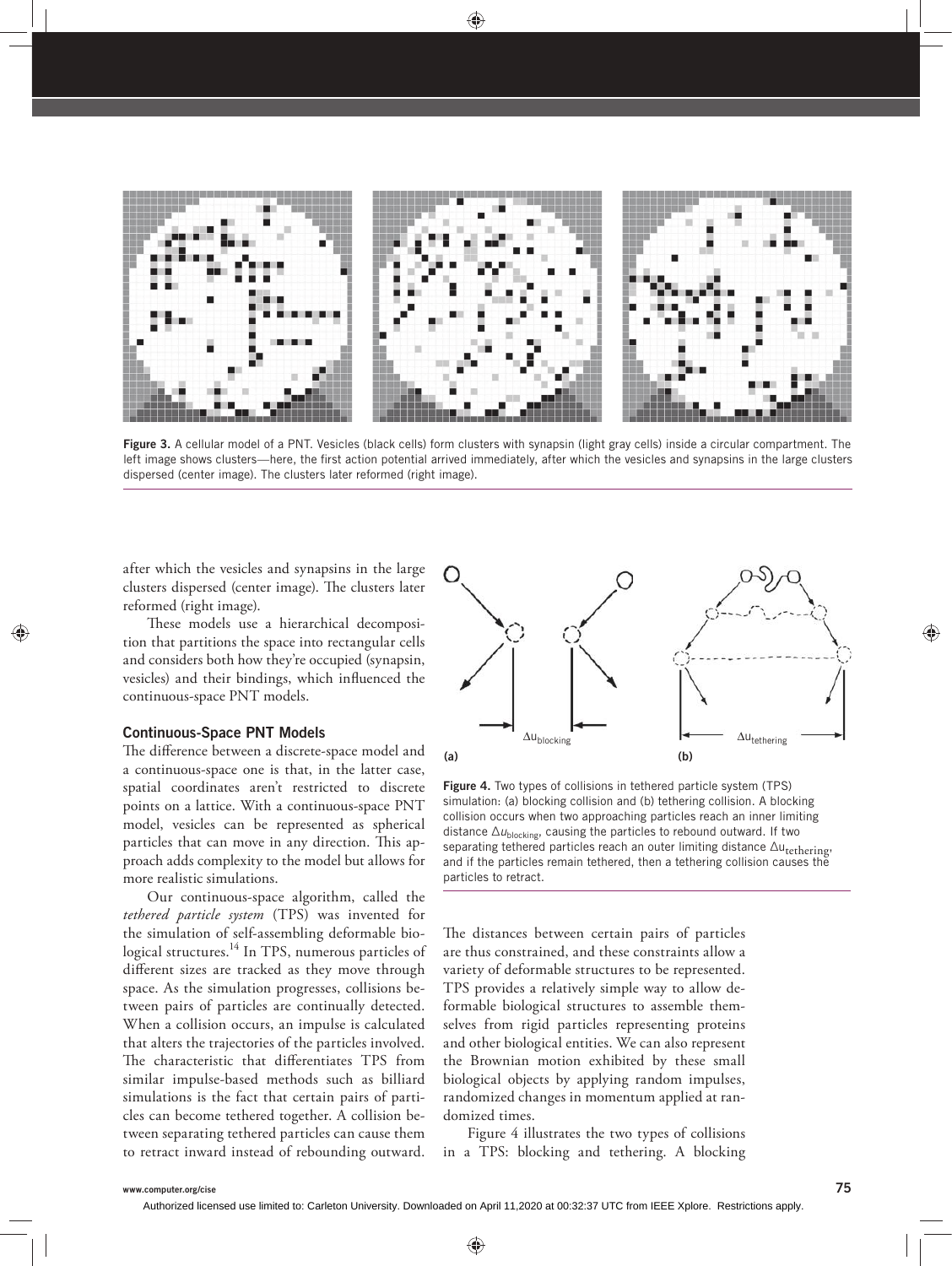

Figure 5. A continuous-space model of a PNT. Here, vesicles (large spheres) form clusters with synapsins inside a compartment.



Figure 6. A hypothetical PNT model featuring a hierarchy based on topology. The outer presynaptic\_nerve\_ terminal model is divided into a vesicle, a synapsin, and a membrane submodel. The membrane is in turn divided into an active zone and an axon model. Various links between the submodels are added based on interactions between the topologically related biological entities.

collision occurs when two approaching particles reach an inner limiting distance Δublocking, as in Figure 4a. This causes the particles to rebound outward. If two separating tethered particles reach an outer limiting distance  $\Delta u_{\text{tethering}}$ , and if the particles remain tethered, then a tethering collision causes the particles to retract. The unraveling cord in Figure 4b illustrates this effect, although the cord isn't explicitly modeled.

It might seem counterintuitive at first to use TPS to model deformable structures. With a deformable structure, we would expect any sort of

inward motion to decelerate gradually as the object is compressed. With TPS, however, two approaching particles will continue to move at a constant speed until the blocking distance is reached. There's no virtual spring to slow down the particles gradually. Only when we have a large number of tethered particles does deformation-like behavior occur: the tethered particles are compressed, and the number of internal collisions increases, which in turn slows the inward motion. The impulses applied randomly to individual particles to simulate Brownian motion ensure that the overall system becomes realistically chaotic, even if the particles are initially motionless in a contrived configuration.

TPS differs from most alternative methods. First, it adheres to a discrete-event simulation approach instead of a discrete-time approach; there's no fixed time step. To implement TPS, we must predict the time associated with all anticipated future collisions between particles. When a collision occurs, time advances to the most imminent future collision time, resulting in a nonuniform sequence of time steps.

Another key difference between TPS and related methods is the way particle interactions are handled. For instance, in the Cellular Dynamic Simulator,<sup>15</sup> two colliding particles are often replaced with a single product particle. Although TPS could be extended to accommodate this technique, such reactions are generally represented by tethering the two colliding particles. The particles are still treated independently, however—the fact that they behave as part of the same structure emerges as a result of subsequent tethering collisions. This effect is best observed in animations of TPS simulations, where deformable structures (such as the vesicle-synapsin clusters in Figure  $5)^{16}$  self-assemble from individual particles.

The method most closely related to TPS is discrete-molecular dynamics (DMD).<sup>17</sup> Unlike traditional molecular dynamics, DMD treats potential fields surrounding atoms as step functions, giving rise to constant particle velocities that are characteristic of TPS. Note that TPS targets much larger structures, accommodates greater discrepancies in particle sizes, and is motivated by the need to enforce constraints rather than a desire to quantify electrostatic potentials.

# DEVS-Based Continuous-Space PNT Model

Topological decomposition, devoting separate submodels to separate entities, is an intuitive way to design a hierarchical DEVS model of a PNT. Figure 6 illustrates how such a model might be structured. The outer *presynaptic\_nerve\_terminal*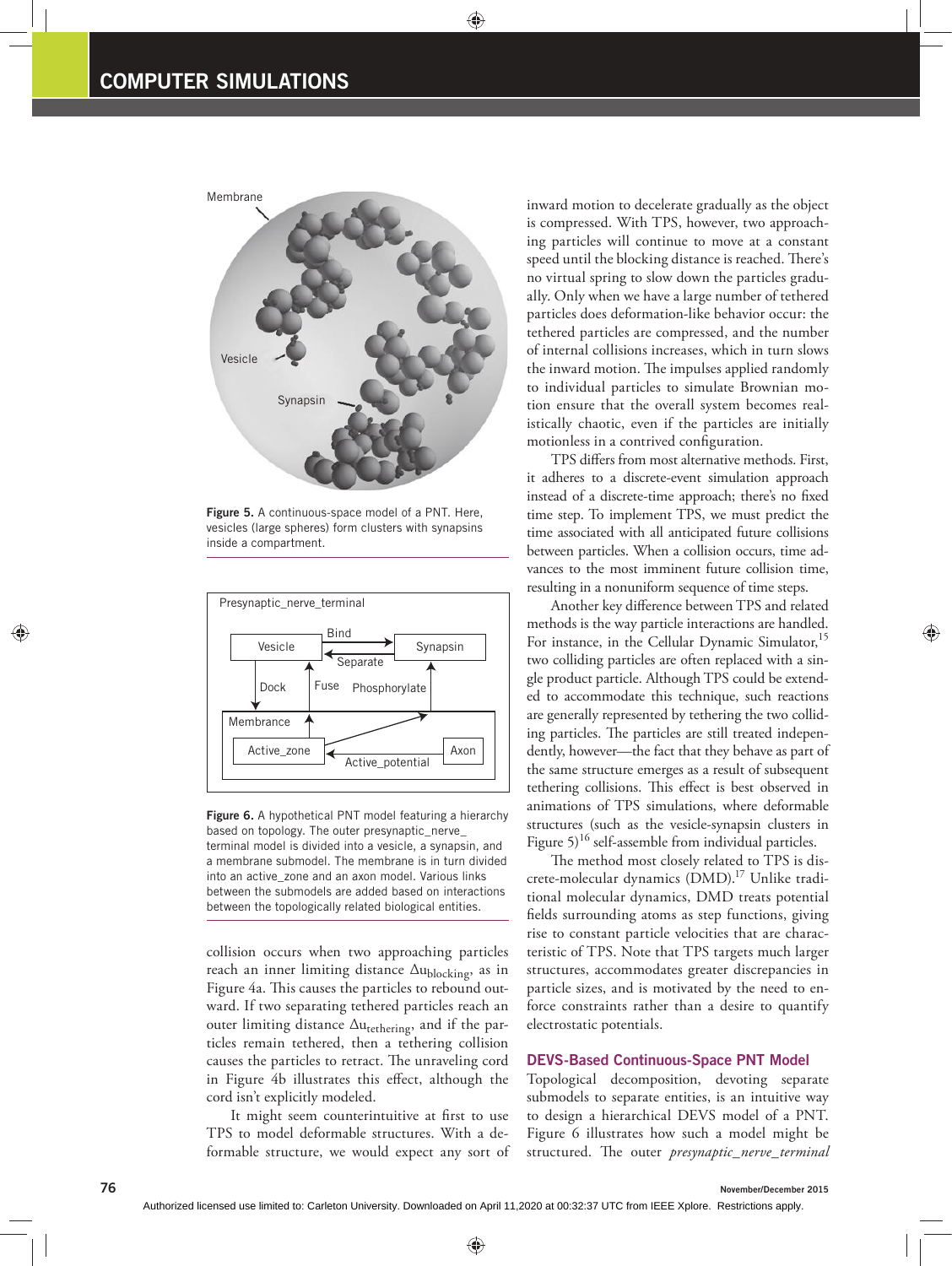model is divided into a vesicle, a synapsin, and a membrane submodel. The membrane is in turn divided into an *active\_zone* and an axon model. Various links between the submodels are added based on interactions between the topologically related biological entities; the binding of vesicles and synapsins, and the propagation of an action potential, are examples.

Although intuitive, topological decomposition has several drawbacks for certain models, in particular, the continuous-space presynaptic nerve terminal model based on the TPS method. In TPS, an individual particle has little behavior on its own. Almost all the complexity pertains to the detection and resolution of collisions, each of which involves multiple particles. In Figure 6, it's unclear where collision detection and resolution code should be located. Further issues arise if particles must be added or removed from the system during a simulation.

We adopt functional decomposition at upper levels of our model hierarchy. This approach lets us track the state of multiple biological entities in a single DEVS model, thus we can have interactions between three or more entities. In addition, if we choose to separate functions or physical processes at the upper levels, it's still possible to partition space at lower levels—this is how we designed a continuous-space DEVS model of a PNT.

TPS has three distinct aspects: the generation of random impulses applied to individual particles, the detection of collisions between particles, and the calculation of new particle trajectories in response to impulses or collisions. Accordingly, we designed a TPS DEVS model with three submodels: *RI*, which generates random impulses; *detector*, which detects collisions; and *responder*, which calculates new trajectories. Note that this hierarchy is an example of functional decomposition.

The key interaction of TPS model is represented by the loop at the bottom right of Figure 7. When two particles collide, the detector sends a collision message to the responder, which outputs one response message for each affected particle. These messages describe the particle's new trajectory, sent to the detector so that future collision times can be recalculated. The loading and restitution output messages allow three or more particles to be involved in a collision.<sup>14</sup>

Other interactions include impulses that originate from either the RI submodel or a TPS input and alter a particle's trajectory. These messages enter the responder and result in an impulse output



Figure 7. Structure of TPS DEVS model. When two particles collide, the detector sends a collision message to the responder, which outputs one response message for each affected particle. These messages describe the particle's new trajectory, sent to the detector so that future collision times can be recalculated.

message and one or more response messages. Particle collisions can cause two separate particles to become "tethered," in which case the responder outputs an attachment message, or they can cause two tethered particles to separate, in which case a detachment message is output. Input transition messages can affect the nature in which particles attach or detach. Finally, the detector can output an escape message if a particle strays too far from the center of the region represented by the model.

We preserve the principle of encapsulation, as each submodel has its own representation of the entire system. In general, some information will be common to multiple submodel-specific representations, while some information will be specific to certain representations. For example, each particle's mass is relevant to responder and RI, but not to detector—likewise, each particle's position and velocity are relevant to responder and detector, but not to RI. If a particle's position or velocity changes in the responder, it's communicated to the detector via a message, which preserves encapsulation.

#### An Atomic Model Example

The DEVS RI model generates random impulses for any particle in TPS. Because the model is separated from the collision detection and response models, its definition is compact and self-contained.

DEVS atomic models in general take the form <*X*, *Y*, *S*,  $\delta_{\text{ext}}$ ,  $\delta_{\text{int}}$ ,  $\lambda$ , *ta*>. At any given time,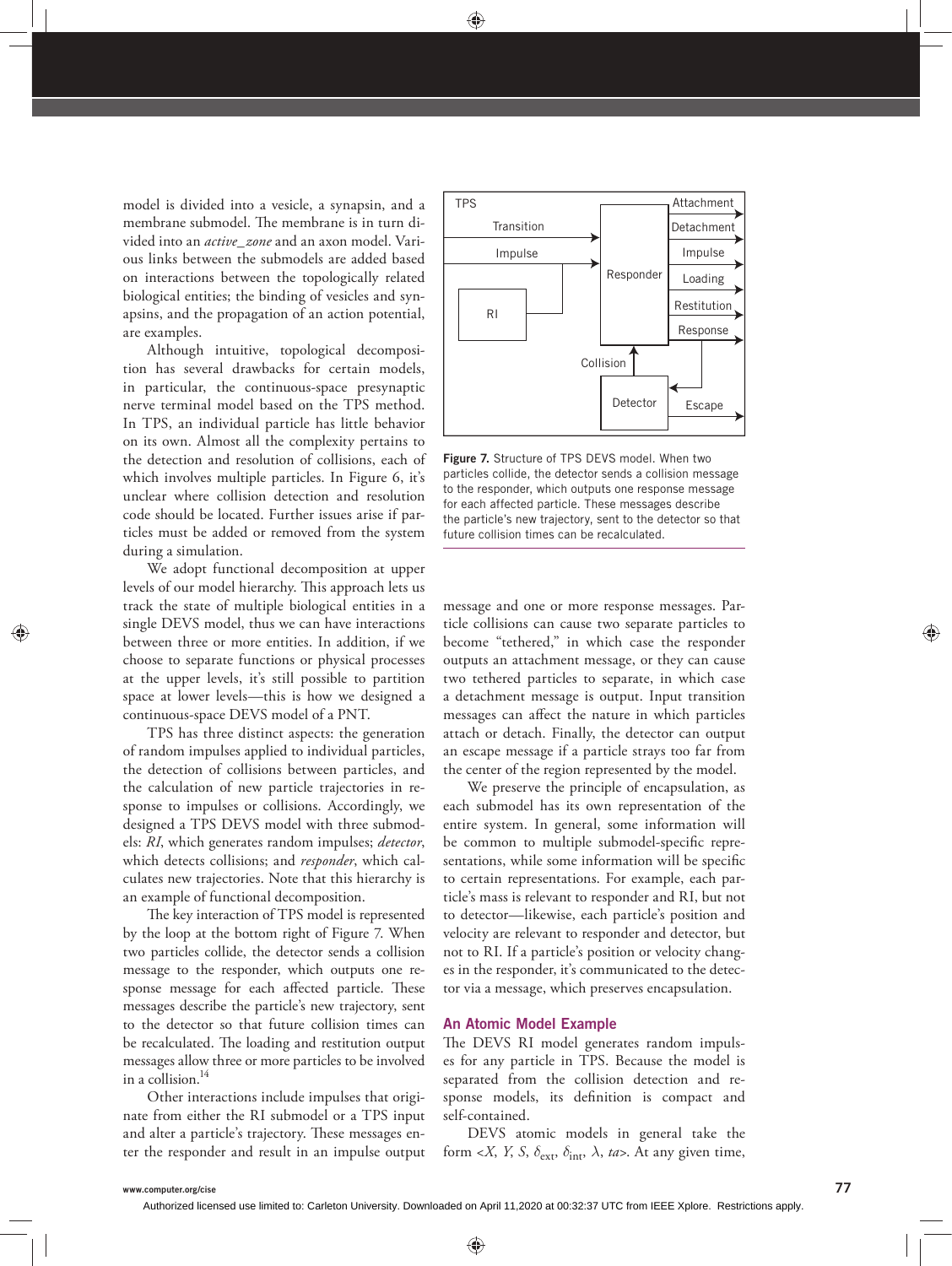a DEVS model has a state  $s \in S$ . After an event, the simulator evaluates the time advance function *ta* to schedule the internal event. Should this time elapse, the output function  $\lambda$  is invoked to obtain an output value  $y \in Y$ , and the internal transition function  $\delta_{\text{int}}$  yields a new state. If an input  $x \in X$  is received before *ta* elapses, the simulator applies the external transition function  $\delta_{\rm ext}$  instead to obtain the new state.

In our case, RI has no inputs, thus  $X = \emptyset$ and  $\delta_{\text{ext}}$  is never invoked. The set of output values *Y* includes all vectors of the form [*id*, Δ*p*], where *id* identifies a particle and  $\Delta p$  is a randomly generated impulse to be applied to that particle. The set of states *S* includes all vectors of the form [*t*, *FEL*], where the state variable *t* is the time of the last transition, and *FEL* is a list of future events. The output function  $\lambda$  uses these state variables to construct an output value:

 $y = \lambda(s)$ 

1.  $[t, FEL] = s$  Extracts the state variables 2.  $(id, t'] = next\_event(FEL)$  Identifies the next random impulse

3.  $\Delta p = \text{impulse}(id)$  Generates the impulse value 4.  $\gamma = [id, \Delta p]$  Constructs the output value

Once the value  $\lambda(s)$  is output, a new state is obtained from the internal transition function  $\delta_{\text{int}}$ :

 $\gamma = \delta_{\rm int}(\mathfrak{s})$ 

1.  $[t, FEL] = s$  Extracts the state variables

2.  $id, t' = next\ event(FEL)$  Identifies the next random impulse

3.  $t_{FEL} = t' + \text{detect}(\text{id})$  Calculates a new impulse time

4. *FEL*′ = *add\_event*(*FEL*, *id*, *tFEL*) Updates the future events list

5.  $s' = [t', FEL']$  Constructs the new state

After the state of RI is updated, the time remaining before the next transition is obtained from the time advance function *ta*:

 $\Delta t = ta(s)$ 1.  $[t, FEL] = s$  Extracts the state variables 2.  $id, t'$ ] =  $next\_event(FEL)$  Identifies the next random impulse

3.  $\Delta t = t' - t$  Calculates the remaining time

Once an atomic model is specified using DEVS conventions, it can be implemented using a DEVSbased tool or library. The code for the RI model, developed for a DEVS library written in Python, is reproduced in Figure 8.

The four different DEVS functions are defined in the main function as *RI\_DEVS*, and the four implemented functions are returned in the structures right at the end, such as  $RI = [delta\_ext,$ *delta\_int, ta*] and [*init\_RI, RI*]. In the selected Python library, the output function  $\lambda$  is absorbed into the internal transition function *delta\_int*. The *init\_RI* function initializes the model.

#### Spatial Decomposition for Collision Detection

As mentioned earlier, even if upper levels of a DEVS model hierarchy are dedicated to the separation of biological functions, it's still possible to partition space at lower levels. One advantage is that different spatial decompositions can be adopted for different algorithms. In our case, only the detector can benefit from a spatial decomposition. The RI and responder submodels are therefore defined as atomic models, whereas the detector is a coupled model.

Within detector are a set of DEVS submodels representing different subvolumes of space. Collisions are detected independently in each of these submodels for the associated subvolume, which is more computationally efficient than detecting collisions for the entire space. Figure 9 shows this decomposition of space.

Although collisions are detected within cubic subvolumes, we need to track which particles are close to a subvolume to include in its collision detection. It turns out that it's somewhat cumbersome to check whether a spherical particle is in a cubic subvolume but extremely easy to determine if it's in a spherical region. For this reason, each subvolume features two concentric encompassing spheres. The inner sphere detects incoming particles for the collision detection calculations. The outer sphere detects outgoing particles that can be excluded from the process.

Figures 10 and 11 illustrate the tracking of particles in 2D. In Figure 10, particle A is exiting the outer circle around subvolume [0, 2]. Accordingly, it becomes excluded from this subvolume's search for future collisions. In Figure 11, particles A and B are both within the inner circles of subvolumes [0, 0] and [1, 0]. Because the collision actually occurs in [1, 0], this is the only subvolume that schedules the collision.

The TPS model presented earlier can be used as the uppermost-level DEVS, but it can also be incorporated into a larger DEVS hierarchy. When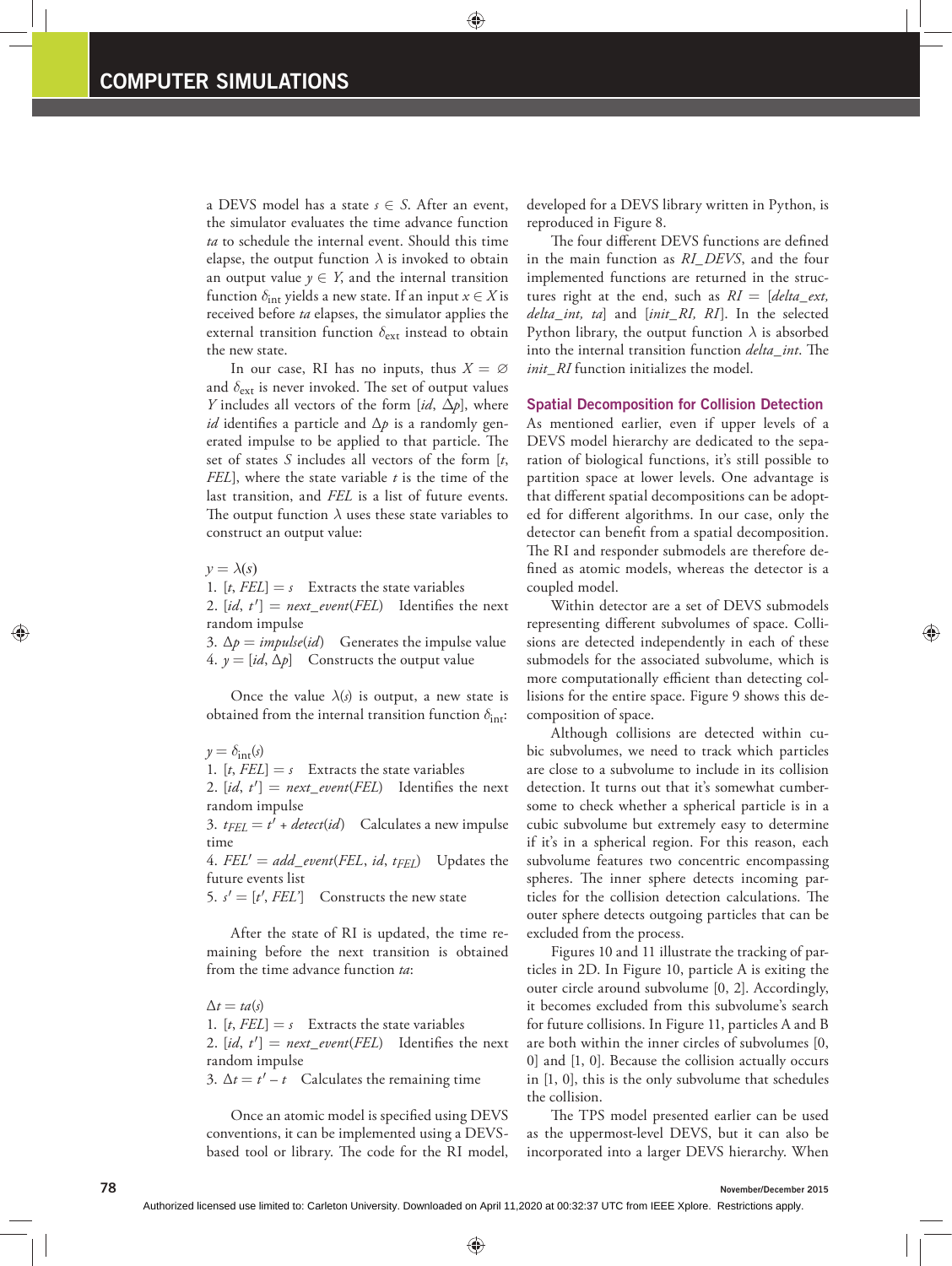```
def RI DEVS (n dim, Omega psi):
 empty_FEL = future_events_list["empty_FEL"]
delta_FEL = future_events_list["delta_FEL"]
 event_FEL = future_events_list["event_FEL"]
 pr_None = DEVS["pr_None"]
 detect_RI = tethered_particle_system["detect_RI"]
 impulse_RI = tethered_particle_system["impulse_RI"]
 def init RI (Psi):
    t = 0SPC = \{\}FEL = empty_FEL()for id_A in Psi.keys():
         SPC[id_A] = Psi[id_A]"spc"][
         spc A = SPC[id A]
         t_A = t + detect_RI(spc_A, 0mega_psi)FEL = delta_FEL(FEL, id_A, t_A, pr_None)
     s = [t, SPEC, FEL]return s
 def delta ext (s, Delta t el, x):
     raise ValueError("invalid input for 'RI', accepts no inputs")
 def delta_int(s):
    [t, SPC, FEL] = s
    idA, t = event FEL(FEL)
     spc_A = SPC[id_A]t_A = t_ + detect_RI(spc_A, Omega_psi)
    FEL_ = delta_FEL(FEL, id_A, t_A, pr_None)
    s_{-} = [t_{-}, \text{SPC}, \text{FEL}_{-}]Delta_p = impulse_RI(n_dim, spc_A, Omega_psi)
    Y = [["impulse", [id_A, Delta_p]]]
     return [s_, Y]
def ta(s):
     [t, SPC, FEL] = s
     [d_A, t_A] = event\_FEL(FEL)Delta_t_{int} = max([0.0, t_A - t])return Delta_t_int
 RI = [delta_ext, delta_int, ta]
 return [init_RI, RI]
```


applying TPS to a PNT, our simulation was complicated by action potentials and the fusing of vesicles with the membrane of the presynaptic compartment. We therefore embedded the TPS model in a coupled model named PNT, including

*models action*, which triggers action potentials, and *fusion*, which determines when vesicles fuse with the nerve cell membrane. Figure 12 shows the structure of the PNT model (it's another example of functional decomposition).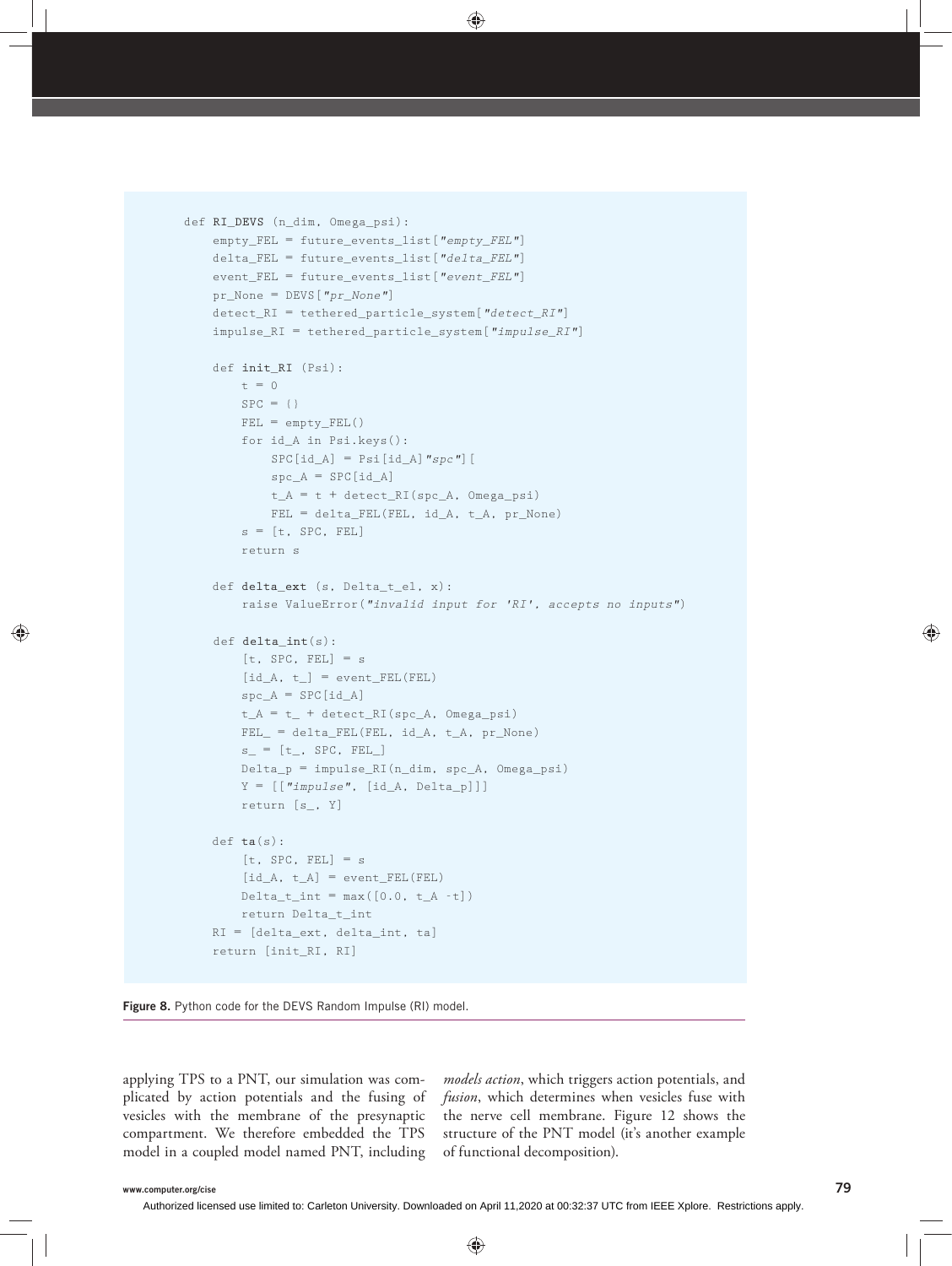

Figure 9. The spatial decomposition used to detect collisions in the DEVS-based implementation of the TPS algorithm.



Figure 10. A scenario in which two particles approach one another. Particle A is exiting the outer circle around subvolume [0, 2]. Accordingly, it becomes excluded from this subvolume's search for future collisions.



Figure 11. The same scenario as in Figure 10, but at the later time when the two particles collide. A and B are both within the inner circles of subvolumes [0, 0] and [1, 0]. Because the collision actually occurs in [1, 0], this is the only subvolume that schedules the collision.



Figure 12. The structure of the PNT DEVS model. Because links between DEVS submodels are associated with a coupled model, the submodels themselves can interoperate without explicitly referencing one another.

Because links between DEVS submodels are associated with a coupled model, the submodels themselves can interoperate without explicitly referencing one another. For example, although the action model interacts with the TPS model, its definition wouldn't mention the identifier "TPS." This convention distinguishes DEVS-based hierarchies from typical object-oriented networks in which interacting objects tend to invoke each other's methods explicitly.

# Simulating Nerve Terminals

We've executed numerous simulations in collaboration with a research team led by James Cheetham in the Department of Biology at Carleton University. His team has explored a variety of simulation scenarios of interest, the details of which appear elsewhere.13,14,16,18 Animations of these results appear online at www.youtube.com/arslab.

Figure 13 shows one of these simulation results based on the model described earlier. A cluster of vesicles, bound to one another by synapsin, has formed in the vicinity of the active zone where the neurotransmitters are ultimately released. These behaviors aren't programmed explicitly but instead emerge from the execution of the TPS rules.

Figure 14 shows a simulation in which vesicles in a PNT respond to an action potential. This is initiated at time 600, after all vesicles have become bound in a single cluster at the active zone (Figure 14a). After 20 time units, a vesicle can be seen escaping the compartment in a simulated exocytosis (Figure 14b). At time 680, recently freed synapsin can be seen above the visibly disrupted cluster (Figure 14c). Many of the freed synapsin eventually bind with vesicles again, and the cluster reforms (Figure 14d).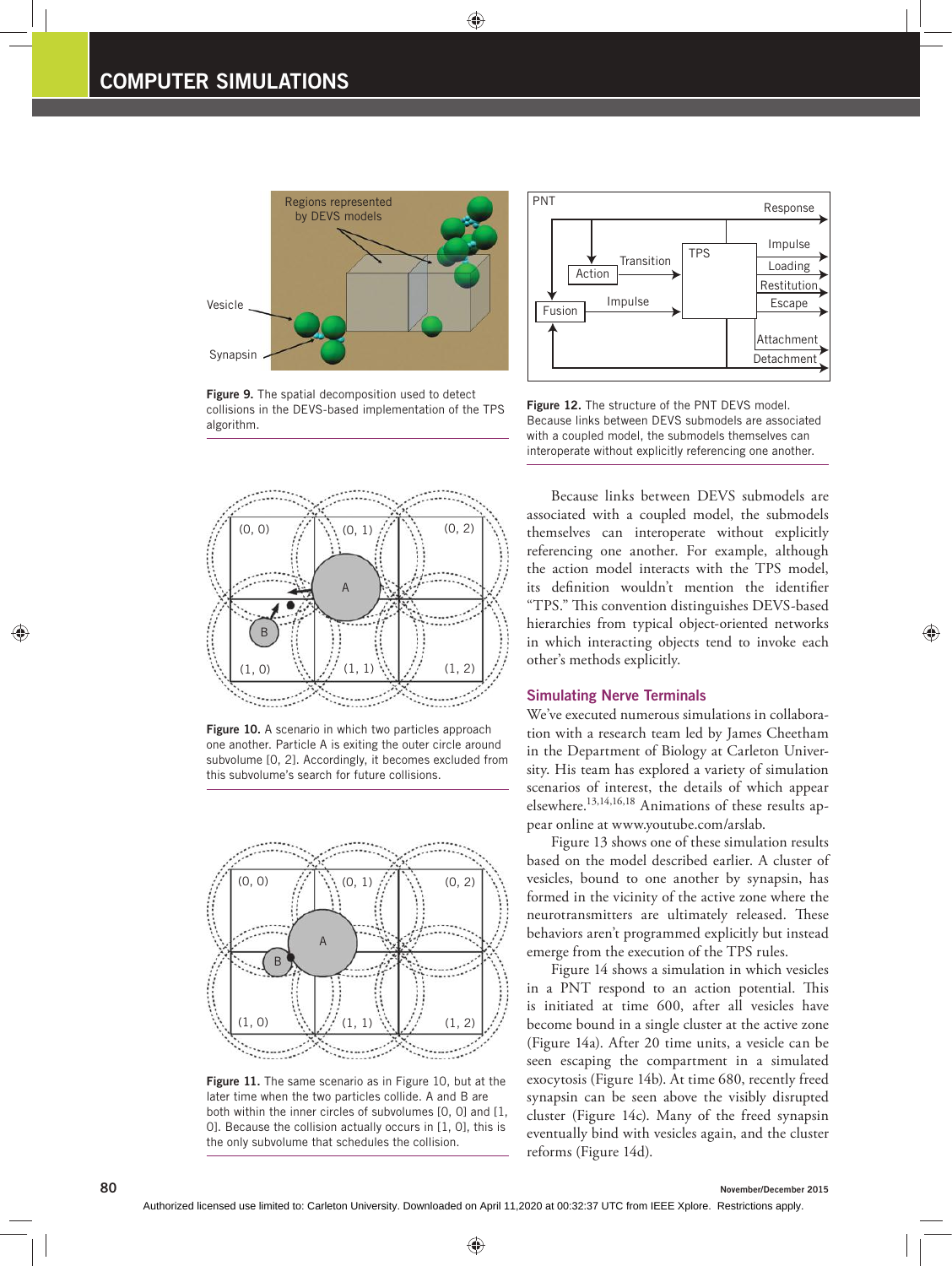

Figure 13. Simulation snapshot of a TPS model of a PNT.

 $(a)$  (b)

(c) (d)

Figure 14. Four snapshots of a vesicle cluster reacting to an action potential in a simulated presynaptic nerve terminal: (a) [*t* = 600], (b) [*t* = 620], (c) [*t* = 680], and (d) [*t* = 900].



Figure 15. Simulated depletion of vesicles and their average distance from the active zone, in response to action potentials.

approach can be useful for the design of biological systems: separate different functions or algorithms at upper levels in a model hierarchy, partition space at lower levels, and refrain from associating particular models with specific biological entities.

Figure 15 shows several action potentials affecting a number of vesicles in the PNT (which decreases with each action potential) and the average normalized distance of vesicles from the active zone. The distance generally decreases as vesicles cluster at the active zone. When action potentials occur, vesicles released from the cluster cause a temporary increase in this distance.

Simulations like the ones presented here help bi-ologists investigate the role of synapsin in the human brain. Experimental results suggest that synapsin helps maintain several vesicles in the vicinity of the active zone, which in turn increases the chance that a sequence of action potentials will be transmitted from one neuron to the next. Simulations can be used to quantify the relationship between synapsin concentration and the availability of docked vesicles. An iterative research process, involving both simulation and experimentation, could lead to a better understanding of neurotransmission coupled with an ability to predict behavior inside presynaptic compartments.

By applying DEVS to TPS, we designed the first continuous-space DEVS models intended for the simulation of biological systems. We adopted an alternative formalism to address the shortcomings of previous approaches. We used a spatial decomposition at a lower level in our hierarchy; at upper levels, our hierarchy exhibits a functional decomposition that separates various real-world effects. This

# www.computer.org/cise  $81$

Authorized licensed use limited to: Carleton University. Downloaded on April 11,2020 at 00:32:37 UTC from IEEE Xplore. Restrictions apply.